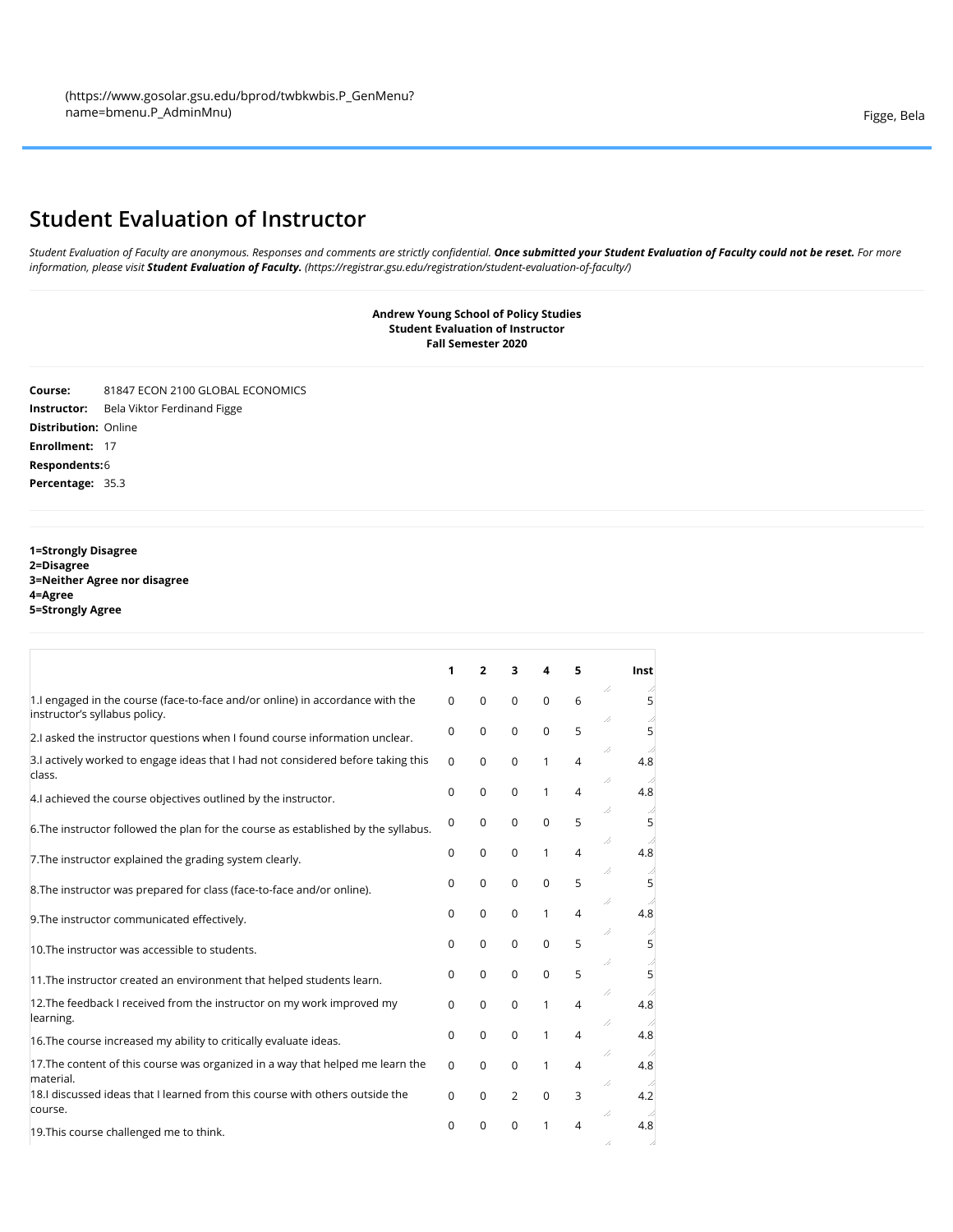| 20. The content of the exams and other evaluations were consistent with the $\overline{0}$ $\overline{0}$ $\overline{0}$ $\overline{1}$ $\overline{4}$ |  |  |  |  |
|--------------------------------------------------------------------------------------------------------------------------------------------------------|--|--|--|--|
| material presented in the course.                                                                                                                      |  |  |  |  |

Open-ended/Free Response Questions

5. What changes in strategy or performance could I have made to enhance my learning in this course?

1. I could have asked more questions.

13. What were the strengths of my instructor's course management and teaching style?

1. He was the greatest professor I had this semester who understood students objectives and challenges during these times and his lessons were very well thought out ! ,2. Streng Very calm and went through each aspect of the lesson for enough time for people to look over, he also added a video lecture on top of the in-classroom lectures he would give, giv extra material to work with. ,3. Was understanding and lenient with grading.

14. What advice do I have for my instructor about the use of instructional time (face-to-face and/or online)?

1. Keep being yourself